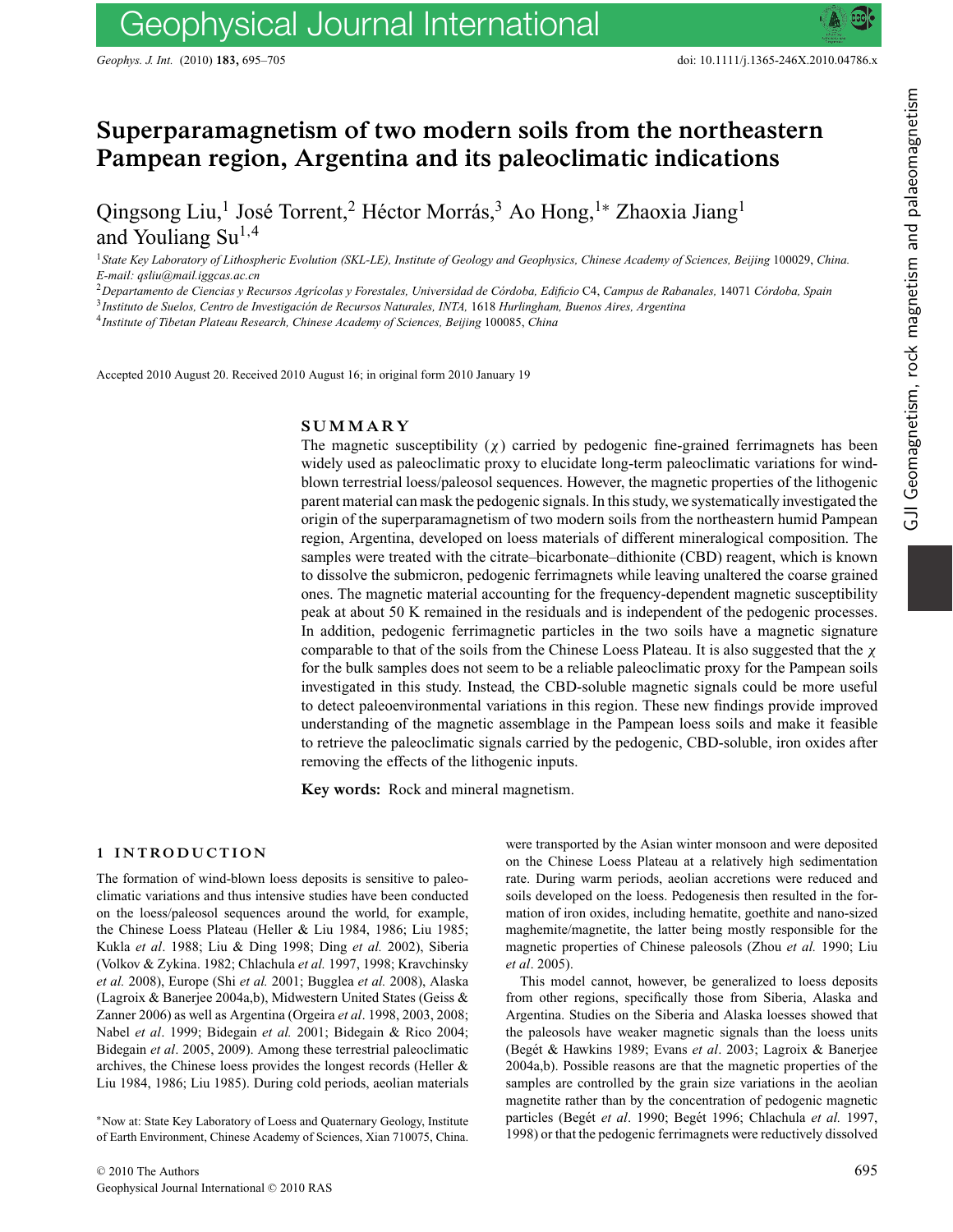when soils were water-logged (Maher 1998; Bloemendal & Liu 2005). The lower magnetic susceptibility of the paleosol units in the Argentina loess/paleosol sequences has also been attributed to dissolution processes (Orgeira *et al.* 1998, 2003, 2008; Bidegain *et al*. 2009) although the causes of the magnetic variations of the Argentina loess still remain elusive (Nabel *et al*. 1999; Bidegain *et al*. 2005).

So far, most studies on the Argentina loess focus on the materials from the Pampean plain, which is one of the largest loess regions in the world (Teruggi 1957; Zárate 2003). The deposits from this region are characterized by low values of frequency-dependent magnetic susceptibility ( $\chi_{fd}$  per cent = 100  $\times \chi_{fd}/\chi_{lf}$ , where  $\chi_{fd}$  =  $\chi_{\text{lf}} - \chi_{\text{hf}}$  and  $\chi_{\text{lf}}$  and  $\chi_{\text{hf}}$  are magnetic susceptibilities measured at low and high frequencies, respectively), which, as discussed below, is an indicator of the presence of submicron grains near the superparamagnetic (SP)-–stable single domain (SSD) threshold. By contrast, many other natural soil samples have relatively higher  $\chi$ <sub>fd</sub> per cent values of up to ∼15 per cent (Stephenson 1971; Mullins & Tite 1973; Mullins 1977; Oldfield *et al*. 1985; Dearing *et al*. 1996; Morrás et al. 2009).

Worm (1998) showed that  $\chi_{fd}$  per cent for SP particles depends greatly on grain size distribution (GSD). Only the  $\chi$  of the viscous SP (VSP) particles located near the SP and SSD threshold is frequency-dependent. For example, high (>30 per cent)  $\chi$ <sub>fd</sub> per cent values have been observed for fine-grained magnetic particles with narrow GSDs around the SP/SSD threshold in tuffs from Yucca Mountain (Worm & Jackson 1999). In contrast, generally,  $\chi$  of both stable SSD and extremely fine-grained SP particles is frequency-independent at room temperature. Therefore, the presence of SSD and extremely fine-grained SP particles strongly affect the  $\chi_{\text{fd}}$  per cent values at room temperature (Worm & Jackson 1999).

Orgeira *et al*. (2003) measured the low-temperature (<300 K) temperature-dependence of  $\chi_{fd}$  for a representative paleosol sample (TQ56) below a recent sediment from the Chacopampean region and observed frequency-dependent behaviour below 100 K, which corresponds to SP particles with a diameter of 13–16 nm. Vasquez *et al*. (2009) also suggested the presence of such finegrained (12–16 nm) SP particles using the low-temperature thermal demagnetization of saturation isothermal remanent magnetization (SIRM) curves. In addition, coarser-grained ferrimagnetic particles of lithogenic origin were also confidently identified in Argentinian soils (Nabel *et al*. 1999; Orgeira *et al*. 2003; Bartel 2009). Therefore, the grain sizes of ferrimagnetic particles from these samples are dominated by two end-members, extremely fine-grained SP particles and coarse-grained particles of lithogenic origin.

However, the origin of the SP particles remains unclear. Orgeira *et al*. (2003) proposed that the ferrimagnetic particles in Argentinian paleosols first underwent dissolution and that the extremely fine-grained SP particles were formed at a later stage, for example, from inorganic processes in adequate soil pH and Eh (Vasquez *et al*. 2009). If so, the presence of these SP particles could indicate that the climate had a wet season (when soil Fe oxides were reductively dissolved) and a dry season (when new Fe oxides were formed). The Argentina loess is dominantly of volcanic-pyroclastic origin (Teruggi 1957) and has been formerly considered relatively homogeneous from a mineralogical point of view, particularly concerning the composition of its clay fraction. Nevertheless, several studies show a heterogeneous mineralogical composition in the coarse and fine fractions of loessic sediments from diverse areas in the Pampa region (Morrás & Delaune 1985; Morrás et al. 2002; Morrás 2003; Etchichury & Tófalo 2004; Castiglioni et al. 2007), together with

clear differences in their geochemical composition (Morras´ *et al*. 1998a,b; Morrás 1999; Morrás & Cruzate, 2002). These heterogeneities of loessian pampean sediments could derive from the existence of different source areas whose relative contributions vary across the region (Morrás 1999, 2003; Zárate 2003). Therefore, the origin of the SP particles, whether pedogenic or lithogenic, remains unclear without further systematic mineral magnetic studies.

Several authors have studied the magnetic properties of soil/paleosol sequences on loess deposits in the Argentinian Pampa (Orgeira *et al*. 1998, 2003; Nabel *et al*. 1999; Bidegain *et al*. 2001, 2005; Orgeira & Compagnucci 2006; Orgeira *et al*. 2008). Their results show that the magnetic susceptibility of the loess/paleosol sequences has a trend opposite to that of the Chinese loess, as is the case with the aforementioned Siberian and Alaskan deposits. In contrast, the modern soil has enhanced magnetic properties in the B horizons that resemble those of modern soil profiles in other regions. This suggests pedogenic formation of ferrimagnets rather than dissolution under reducing conditions of the ferrimagnets present in the parent loess.

This paper examines the magnetic properties of two modern soil profiles from the northeastern (humid) Pampean region developed on loessic materials differing in their mineralogical composition. Unlike previous studies on bulk samples, the pedogenic and lithogenic magnetic signals were separated by comparing the properties of the raw samples with those of samples treated with a citrate–bicarbonate–dithionite (CBD) solution. This solution (Mehra & Jackson 1958) is a reducing reagent that selectively dissolves Fe oxides (a term that is used here to designate all Fe(III) oxides, hydroxides and oxyhydroxides) of submicron size but it cannot dissolve magnetite/maghemite grains larger that about  $1 \mu m$  to a significant extent (Hunt *et al*. 1995). Because only a small proportion of the magnetite/maghemite grains in unweathered loess are smaller than  $1 \mu m$  (e.g. Chen *et al.* 2005) the CBD treatment results in a small loss of the lithogenic χ signal (Verosub *et al.* 1993; Singer *et al.* 1995; Sun *et al*. 1995; van Oorschot & Dekkers 1999; Vidic *et al*. 2000; Deng *et al*. 2005).

In summary, the high selectivity of the CBD reagent for the pedogenic ferrimagnets makes this extraction procedure suitable for determining the causes of the frequency-dependent behaviour of the Argentina loesses at 50–100 K.

# **2 SAMPLING AND EXPERIMENTS**

#### **2.1 Sample description**

To determine the relationship between magnetic signals and pedogenic and sedimentological features, part of the samples previously collected and described by Morrás *et al.* (1998a,b) and Nabel *et al.* (1999) were used. The samples pertained to two profiles located at a distance of about 4 km one from the other in the so-called 'Rolling Pampa', a pampean subregion in the of eastern humid Argentina. Table 1 shows the location and site characteristics of these profiles and also of the Spanish soils and the Chinese Central Loess Plateau (CLP) loess/paleosols with which the Argentinian soils are compared in this work. The samples were composite samples (mixtures) of each individual soil horizon.

#### **2.2 Experiments**

First, samples were air-dried and were then ground to <2 mm. The particle size distribution was analysed with the pipette method. The organic carbon was measured using dichromate oxidation. The pH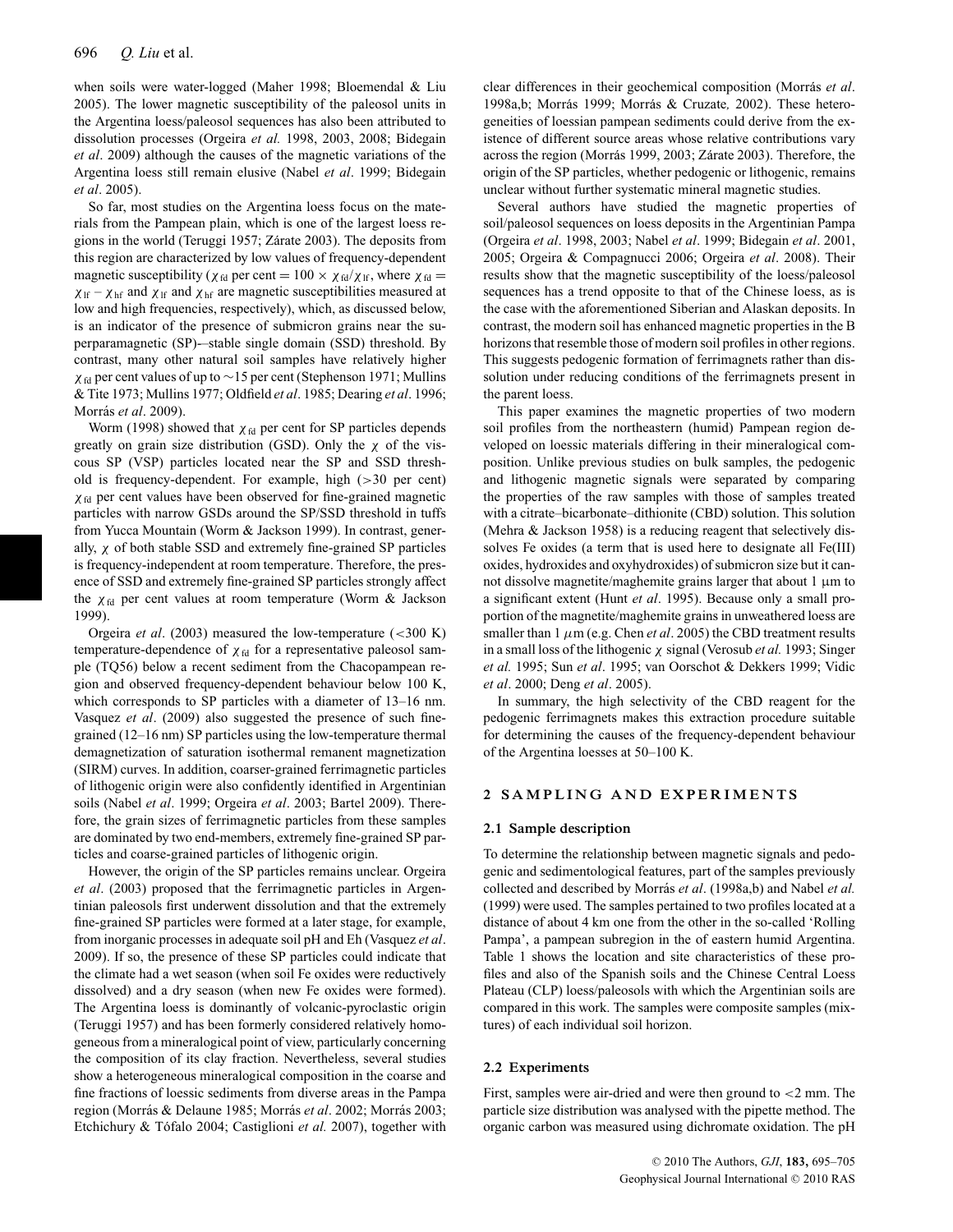|  |  |  | <b>Table 1.</b> Location and site data of the soils considered in this work. |  |
|--|--|--|------------------------------------------------------------------------------|--|
|  |  |  |                                                                              |  |

| Region | Profile                                                         | Location                    | temperature      | Mean annual Mean annual<br>precipitation | Geomorphic<br>position | Parent<br>material               | Soil<br>classification* |
|--------|-----------------------------------------------------------------|-----------------------------|------------------|------------------------------------------|------------------------|----------------------------------|-------------------------|
|        | Undulating Pampa, Argentine                                     |                             |                  |                                          |                        |                                  |                         |
|        | CAS                                                             | $34^{\circ} 36'$ S,         | $16.9\degree$ C  | $1024$ mm                                | Mid-slope              | (Reworked?)                      | Typic                   |
|        |                                                                 | $58^{\circ} 39' W$          |                  |                                          |                        | loess deposits                   | Argiudoll               |
|        | GAO                                                             | $34^{\circ} 38'$ S.         | $16.9\text{ °C}$ | $1024$ mm                                | Summit                 | (Reworked?)                      | Vertic                  |
|        |                                                                 | 58° 37' W                   |                  |                                          |                        | loess deposits                   | Argiudoll               |
|        | River Guadalquivir Valley, southern Spain (Torrent et al. 2010) |                             |                  |                                          |                        |                                  |                         |
|        | <b>RB</b>                                                       | $37^{\circ} 36'$ N.         | $17^{\circ}$ C   | 580 mm                                   | Mid-slope              | Calcarenite                      | Calcic                  |
|        |                                                                 | $4^{\circ}$ 41' W           |                  |                                          |                        |                                  | Haploxeralf             |
|        | MO                                                              | $37^{\circ}$ 35' N.         | $17^{\circ}$ C   | 580 mm                                   | Mid-slope              | Calcarenite                      | Calcic                  |
|        |                                                                 | $4^\circ$ 39' W             |                  |                                          |                        |                                  | Haploxeralf             |
|        | Chinese Loess Plateau (Torrent et al. 2007)                     |                             |                  |                                          |                        |                                  |                         |
|        | Paleosols.                                                      | 35.76 N.                    | $9.2\degree C$   | $622 \text{ mm}$                         | Buried.                | <b>Ouaternary</b> loess          | <b>Mostly Calcic</b>    |
|        | Luochuan section                                                | $109^{\circ}.42' \text{ E}$ |                  |                                          | subhorizontal layers   | units of the<br>Luochuan section | Haplustalfs             |

∗According to 'Soil Taxonomy' (Soil Survey Staff 1999).

was determined potentiometrically in 1 : 2.5 soil-water suspensions. The total  $CaCO<sub>3</sub>$  was estimated by weight loss upon treatment with 6 M HCl.

To isolate the lithogenic contents from the pedogenic contents, 1 g of finely ground  $(< 0.1$  mm) parallel samples were treated with 50 ml of the CBD solution according to the method of Mehra & Jackson (1958) except that the suspension was shaken in a reciprocating shaker at  $25^{\circ}$ C for 16 h to minimize silicate clay dissolution; the subscript 'post-CBD' is used here for the CBD-treated samples (e.g. 'χpost−CBD').

Total Fe (Fe<sub>t</sub>) was determined by treating 100 mg of finely ground sample with 5 ml of 50 per cent HF plus 0.5 ml of 70 per cent HClO4 in a 50-ml Teflon beaker, heating to dryness, moistening the residue with 1 mL of deionized water and 0.2 ml of HClO4, heating again to dryness and dissolving the residue in 6 M HCl. Iron in solution was determined with the *o*-phenanthroline method (Olson & Ellis, 1982) using a measuring wavelength of 508 nm. The ratio between CBD-extractable Fe (Fe<sub>d</sub>) and total Fe, that is, Fe<sub>d</sub>/Fe<sub>t</sub> was used here as an indicator of the relative degree of weathering, as usually done for soils on loess (e.g. Torrent *et al.* 2007). It must be noted that though the absolute values of  $Fe<sub>t</sub>$  and  $Fe<sub>d</sub>$  of the studied profiles showed minor differences with those previously obtained by Morrás et al. (1998b), the trends were similar in both series of analyses.

For both raw and CBD-treated samples,  $\chi$  was measured using a Kappa Bridge (Agico, Brno, Czech Republic). The frequencydependent part of  $\chi$  was measured using a Bartington Susceptibility Meter at high (4700 Hz) and low (470 Hz) frequency. The difference in magnetic signal between the bulk and the CBD-treated sample, which, as discussed before, can be attributed to the submicron, pedogenic ferrimagnets is denoted by the subscript 'pedo'. For example,

 $\chi_{\text{pedo}} = \chi - \chi_{\text{post}-\text{CBD}}$  and  $\chi_{\text{fd},\text{pedo}} = \chi_{\text{fd}} - \chi_{\text{fd},\text{post}-\text{CBD}}$ .

Low-temperature measurements were conducted using a Quantum Design Magnetic Properties Measurement System (MPMS). The low-temperature dependence of susceptibility ( $\chi_{fd}(T)$ , where  $\chi_{\text{fd}} = \chi_{1\text{Hz}} - \chi_{10\text{Hz}}$  and *T* denotes temperature) was determined in this case at dual frequencies (1 and 10 Hz), with the field set at 0.3 mT. Thermal demagnetization of the IRM acquired in 2.5 *T* at 10 K after cooling in a zero field from 300 K was measured from 10 to 300 K. The temperature sweeping rate was 5 K min<sup>-1</sup>. To determine the exact magnetic carrier of the low-temperature  $\chi_{fd}$ , low-temperature experiments were also conducted on the magnetic extracts obtained from the sample CAS487 using a high-gradient magnet after the sample was diluted in water.

Magnetic susceptibility of representative samples was measured as a function of temperature using a Kappa Bridge 3 instrument equipped with a CS-3 furnace between room temperature and 700 $\degree$ C in an argon atmosphere to prevent oxidation (flux rate: 100 ml min–1). To determine the possible mineral transformation at high temperatures, stepwise  $\chi(T)$  curves were also measured. The maximum treatment temperature for each run was named  $T_{\text{max}}$ . In addition, magnetization curves in a field of 300 mT were measured as a function of temperature for stepwise increasing maximum temperatures of 300, 500 and 600 $°C$ .

The concentrations of goethite and hematite were estimated by diffuse reflectance (DR) spectroscopy as described in more detail by Torrent *et al*. (2007). DR spectra were recorded at a scan rate of 30 nm min−<sup>1</sup> from 380 to 710 nm in 0.5 nm steps, using a Varian Cary 1E spectrophotometer equipped with a BaSO<sub>4</sub>-coated integrating sphere 73 mm in diameter (Varian Inc., Palo Alto, CA).

#### **3 RESULTS**

Table 2 shows selected physical, chemical and mineralogical properties of the soils. The upper part of the argillic horizon (Bt1) of both profiles is rich in clay (37 per cent in CAS and 54 per cent in GAO) and exhibits the highest concentration in free Fe oxides (as estimated by Fe<sub>d</sub>). The (hematite)/(hematite + goethite) [Hm/(Hm+Gt)] ratio ranges between 0.44 and 0.63 in the CAS and between 0.56 and 0.65 for the GAO profile with no clear upward trend in either profile. A clearer upward trend is seen on the degree of weathering of Fe-bearing minerals as evaluated from the  $Fe<sub>d</sub>/Fe<sub>t</sub>$  ratio, which goes from 0.089 (in Ckm) to 0.217 (in A) in the CAS profile and from 0.064 (in Ck1) to 0.178 (in A/B) in the GAO profile; however, the concentration in pedogenic ferrimagnets, as represented by  $\chi_{\text{pedo}}$ , shows only a weak upward trend (Table 3).

According to the  $Fe<sub>d</sub>/F<sub>t</sub>$  ratio, the CLP paleosols are slightly more weathered (Fe<sub>d</sub>/F<sub>t</sub> goes from  $\sim$ 0.23 in unweathered loess to  $\sim$ 0.37 in the most developed paleosols) relative to the Pampean soils and show a marked upward increase in the [Hm/(Hm+Gt)] ratio (from about ∼0.3 in the parent loesses to ∼0.55 in the most strongly weathered paleosols (Torrent *et al*. 2007); this suggests that pedogenesis favours hematite over goethite. The Spanish soils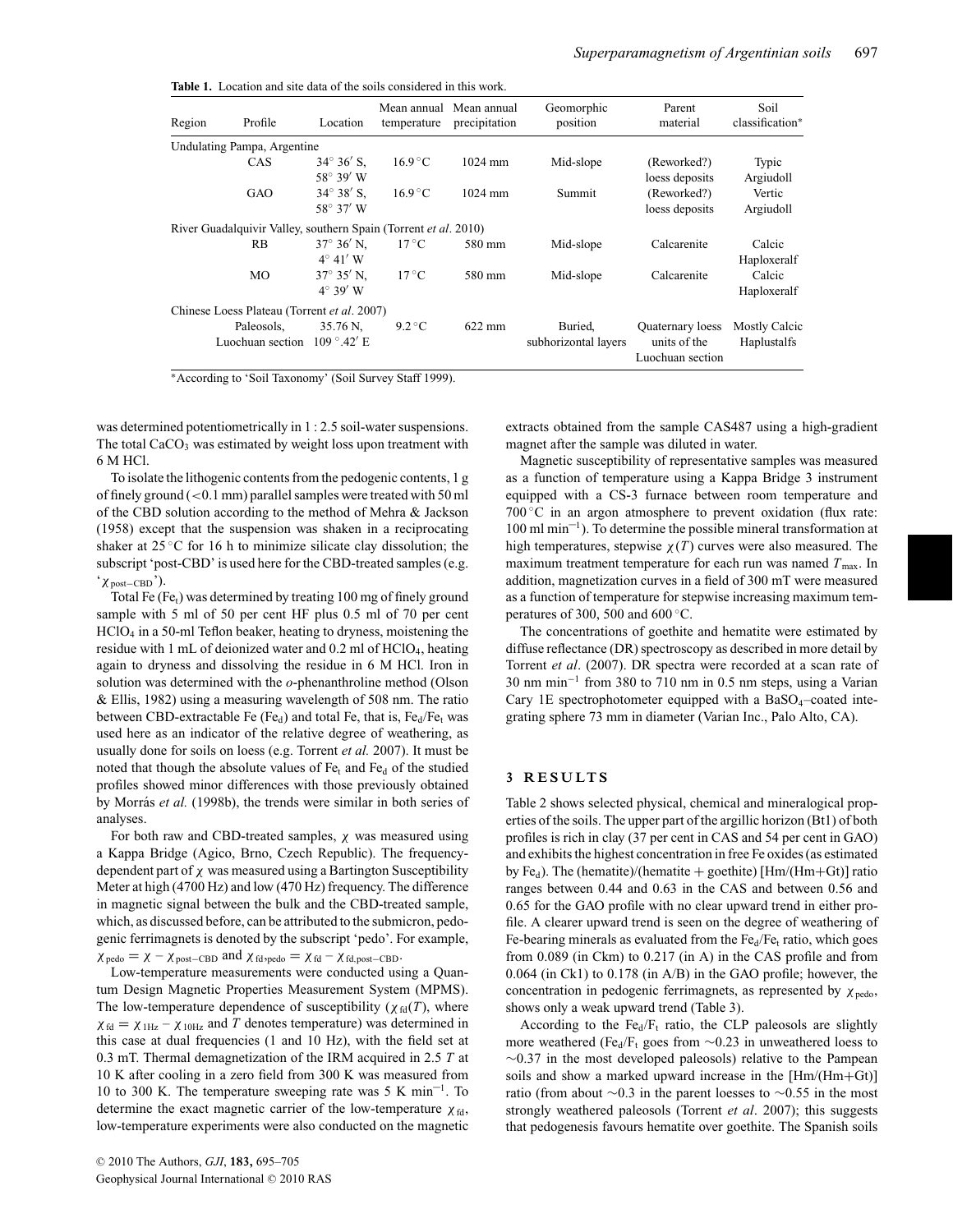**Table 2.** Selected physical, chemical and mineralogical properties of the CAS and GAO soil samples.<sup>∗</sup>

| Horizon          | Depth<br>(cm)          | Sample<br>code  | Munsell<br>colour          | Clay<br>$(g \ kg^{-1})$ | Sand<br>$(g \text{ kg}^{-1})$ | pH  | CaCO <sub>3</sub> | Organic<br>(water) $(g kg^{-1})$ matter $(g kg^{-1}) (g kg^{-1}) (g kg^{-1}) F e_d / Fe_t Hm/(Hm+Gt) (g kg^{-1}) (g kg^{-1})$ | Fe <sub>t</sub> | Fe <sub>d</sub> |       |      | Gt  | Hm  |
|------------------|------------------------|-----------------|----------------------------|-------------------------|-------------------------------|-----|-------------------|-------------------------------------------------------------------------------------------------------------------------------|-----------------|-----------------|-------|------|-----|-----|
|                  |                        |                 |                            |                         |                               |     |                   |                                                                                                                               |                 |                 |       |      |     |     |
|                  | CAS (Typic Argiudoll)  |                 |                            |                         |                               |     |                   |                                                                                                                               |                 |                 |       |      |     |     |
| A                | $0 - 25$               |                 | CAS-486 7.5 YR 4/3         | 290                     | 155                           | 7.3 |                   | 17.4                                                                                                                          | 25.2            | 5.45            | 0.217 | 0.44 | 3.8 | 3.0 |
| Bt1              | $25 - 55$              | CAS-487         |                            | 368                     | 131                           | 6.9 |                   | 7.4                                                                                                                           | 34.1            | 5.58            | 0.164 | 0.58 | 3.2 | 4.4 |
| B <sub>t</sub> 2 | $55 - 111$             |                 | CAS-488 7.5 YR 5.3         | 420                     | 105                           | 6.8 |                   | 3.7                                                                                                                           | 37.2            | 3.83            | 0.103 | 0.62 | 1.9 | 3.2 |
| BC               |                        | 111-131 CAS-489 |                            | 322                     | 130                           | 7.0 |                   | 1.6                                                                                                                           | 33.4            | 5.62            | 0.168 | 0.59 | 3.2 | 4.6 |
| 2Ckm             |                        |                 | 131-150 CAS-490 7.5 YR 6.3 | 201                     | 388                           | 8.0 | 18                | 1.2                                                                                                                           | 28.6            | 2.54            | 0.089 | 0.63 | 1.4 | 2.3 |
|                  | GAO (Vertic Argiudoll) |                 |                            |                         |                               |     |                   |                                                                                                                               |                 |                 |       |      |     |     |
| A/B              | $0 - 20$               | GAO-625         |                            | 296                     | 141                           | 7.5 |                   | 9.1                                                                                                                           | 24.8            | 4.41            | 0.178 | 0.56 | 2.0 | 2.6 |
| Bt1              | $20 - 60$              |                 | GAO-626 7.5 YR 3/3         | 539                     | 75                            | 7.2 |                   | 5.3                                                                                                                           | 34.3            | 4.87            | 0.142 | 0.57 | 2.5 | 3.3 |
| Bt2              | 60–100                 |                 | GAO-627 7.5 YR 4/4         | 558                     | 75                            | 7.1 |                   | 3.8                                                                                                                           | 38.0            | 4.20            | 0.111 | 0.65 | 2.0 | 3.7 |
| <b>BCk</b>       |                        |                 | 100-150 GAO-628 7.5 YR 5/4 | 323                     | 97                            | 7.7 | 156               | 3.5                                                                                                                           | 30.5            | 2.12            | 0.070 | 0.62 | 1.1 | 1.7 |
| Ck1              |                        |                 | 150-250 GAO-629 7.5 YR 5/4 | 395                     | 36                            | 7.7 | 45                | 1.4                                                                                                                           | 36.9            | 2.37            | 0.064 | 0.58 | 1.4 | 1.9 |

∗Munsell colour for dry ground samples. The subscripts d and t for Fe indicate citrate/bicarbonate/dithionite (CBD)-soluble and total, respectively. Hm and Gt indicate hematite and goethite, respectively.

Table 3. Summary of the magnetic properties of the CAS and GAO samples.<sup>∗</sup>

| Horizon                | Depth $(cm)$ | Sample  | $\chi$ bulk | $\chi$ fd, bulk per cent | $\chi$ lithogenic | $\chi$ pedo | $\chi$ fd, bulk | $\chi$ fd, lithogenic | $X$ fd, pedo |
|------------------------|--------------|---------|-------------|--------------------------|-------------------|-------------|-----------------|-----------------------|--------------|
| CAS (Typic Argiudoll)  |              |         |             |                          |                   |             |                 |                       |              |
| А                      | $0 - 25$     | CAS-486 | 28.2        | 5                        | 15.2              | 13.0        | 1.41            | 0.15                  | 1.26         |
| B <sub>t1</sub>        | $25 - 55$    | CAS-487 | 27.9        | 4                        | 14.9              | 13.0        | 1.12            | 0.15                  | 0.97         |
| B <sub>t</sub> 2       | $55 - 111$   | CAS-488 | 23.5        | 4                        | 13.3              | 10.2        | 0.94            | $\theta$              | 0.94         |
| BC                     | $111 - 131$  | CAS-489 | 23.5        | 3                        | 15.2              | 8.3         | 0.71            | 0.15                  | 0.55         |
| 2Ckm                   | $131 - 150$  | CAS-490 | 22.6        | 5                        | 13                | 9.6         | 1.13            | $\mathbf{0}$          | 1.13         |
| GAO (Vertic Argiudoll) |              |         |             |                          |                   |             |                 |                       |              |
| A/B                    | $0 - 20$     | GAO-625 | 9.6         | 4                        | 6.7               | 2.9         | 0.35            | 0.07                  | 0.28         |
| B <sub>t1</sub>        | $20 - 60$    | GAO-626 | 9.4         | 4                        | 6.1               | 3.3         | 0.38            | 0.06                  | 0.32         |
| B <sub>t</sub> 2       | $60 - 100$   | GAO-627 | 15.5        | 4                        | 8.1               | 7.4         | 0.62            | 0.08                  | 0.54         |
| <b>BCk</b>             | $100 - 150$  | GAO-628 | 7.9         | 4                        | 4.5               | 3.4         | 0.32            | 0.05                  | 0.27         |
| Ck1                    | 150–250      | GAO-629 | 5.3         |                          | 3.4               | 1.9         | 0.27            | 0.03                  | 0.23         |

\*The unit of  $\chi$  and  $\chi_{fd}$  is 10<sup>-7</sup> m<sup>3</sup> kg<sup>-1</sup>. The subscript bulk, lithogenic and pedo indicate the contributions from the bulk sample, the post-CBD residues and the CBD-soluble components, respectively.

are the most strongly weathered ones (Fe<sub>d</sub>/F<sub>t</sub> goes from  $\sim$ 0.25 in unweathered calcarenite to ∼0.50 in the upper soil horizons) and exhibit the highest values for the [Hm/(Hm+Gt)] ratio (up to  $\sim$ 0.7) (Torrent *et al*. 2010). These differences in the [Hm/(Hm+Gt)] ratio could be the result of differences in climate and age among the three groups of soils.

The  $\chi(T)$  curves for representative bulk samples (Fig. 1) exhibit a sharp decrease in  $\chi$  from 5 to 50 K, which can be attributed to the paramagnetic components. The slight kinks at about 120 K (corresponding to the Verwey transition of magnetite) for samples CAS488 and GAO627 indicate the presence of magnetite. The increase in  $\chi$  with increasing temperature below about 250 °C is likely due to the gradual unblocking of SSD particles or the release of stress upon heating. The Curie temperatures of ∼580 ◦C further indicate the presence of magnetite. It must be noted that the  $\chi(T)$  curves for these samples share great similarities except that the relative paramagnetic contributions are higher for the GAO than for the CAS series because the latter have enhanced magnetic properties, which are carried mostly by the ferrimagnetic components.

Stepwise  $\chi(T)$  curves for representative samples are shown in Fig. 2. The raw and the CBD-treated samples exhibit different thermal behaviour. The  $\chi$  values gradually increase up to ∼200°C mostly due to the gradual unblocking of SD particles. The slight increase in the room-temperature  $\chi$  for the 300 °C run could be due to the partial dehydration of goethite to hematite. For the raw sample CAS486, mineral transformation occurred even for the 300 ◦C run.

So, the cooling curve exhibits higher  $\chi$  values at room temperature than the heating curve (Fig. 2a). For  $T_{\text{max}} = 500 \degree \text{C}$ , and between ∼250 and 500 ◦C, the lower values for the cooling curve mostly indicate the transformation of maghemite to weakly magnetic hematite (Fig. 2b). However, it is hard to detect the newly formed hematite using  $\chi(T)$  curves because the magnetization of hematite is about two orders in magnitude lower than that of magnetite.

When  $T_{\text{max}}$  reaches 600 °C, the reversible  $\chi(T)$  curves indicate that mineral transformation processes are nearly completed. The Curie temperatures of 580 ◦C indicate that magnetite constitutes the most stable phase in the raw sample. In addition, there also exists a susceptibility kink around 300 ◦C, which indicates either the  $T_c$  of titanomagnetite or effects from the GSD. For the CBDtreated sample, the 300 ◦C treatment caused a conspicuous mineral transformation (Fig. 2d). In contrast, for the  $400\degree$ C run (Fig. 2e), the nearly reversible feature indicates that the thermally unstable phase maghemite was mostly removed by the CBD treatment. After the  $600^{\circ}$ C run, the cooling curve (Fig. 2f) resembles that of the raw sample (Fig. 2c).

The raw sample GAO627 exhibits at lower temperatures ( $T_{\text{max}}$  <  $500\degree C$ ) a thermal behaviour similar to that of the raw sample CAS486 (Figs 2a,b,g,h), but at more elevated temperatures, its cooling curve lies markedly below its warming one (Fig. 2i), which points to a mineral transformation. In contrast, the corresponding CBD-treated sample shows nearly reversible features for all runs (Figs 2j–l). The unique  $T_c$  of ∼580 °C indicates that only magnetite is dominant in the sample.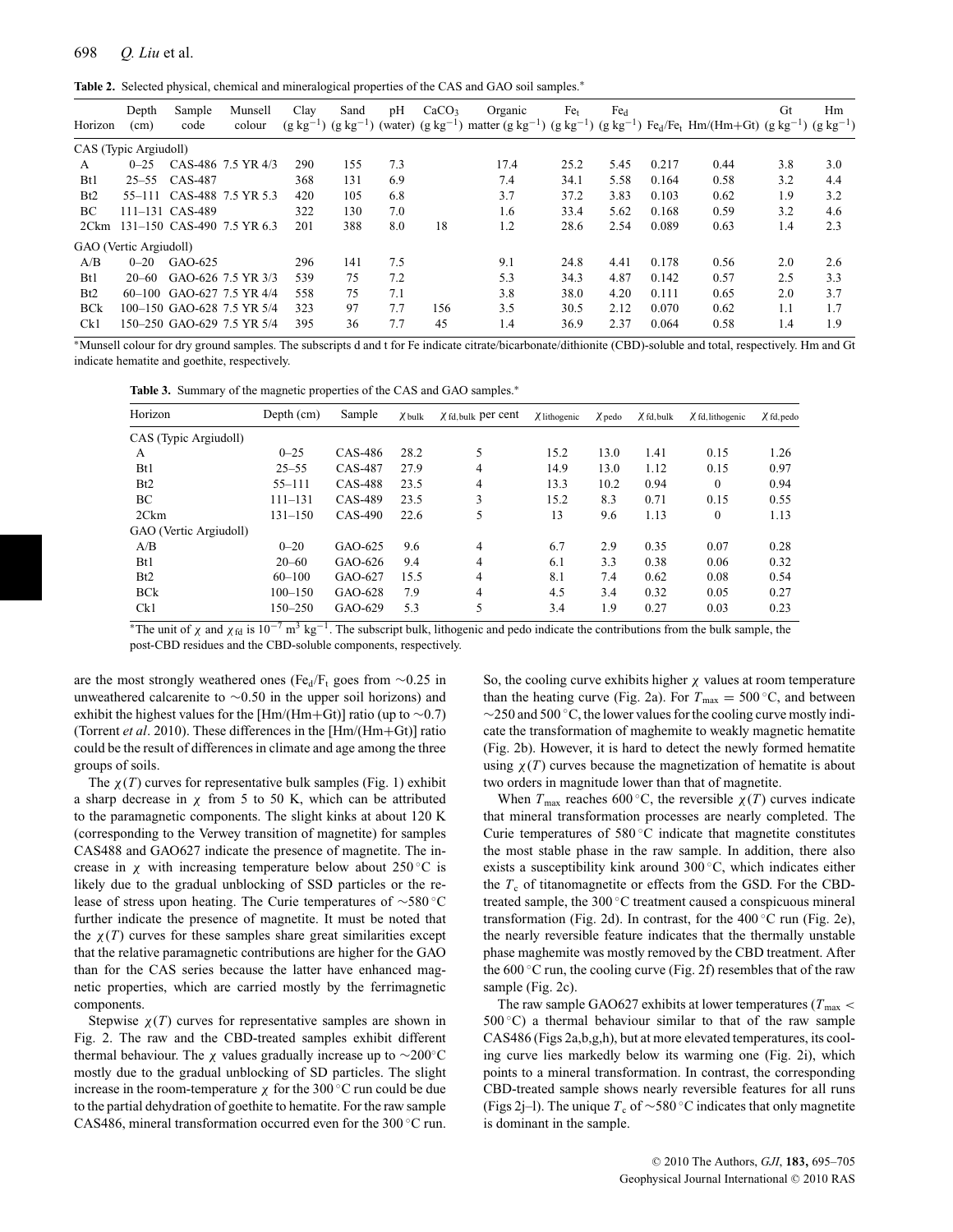

**Figure 1.** Composite temperature-dependent magnetic susceptibility  $(\chi - T)$  curves for representative samples from the CAS (a)–(c) and GAO profiles (d)–(f). The low-temperature (<300 K) and high-temperature (>300 K) curves are measured by the MPMS and Kappa Bridge, respectively. The thin and thick grey lines mark the Verwey transition (120 K) and the temperature for the  $\chi$  peak, respectively. The dashed line indicates the room temperature. The curves were normalized by the room-temperature values.

The stepwise  $J(T)$  curves (Fig. 3a) show reversible features when  $T_{\text{max}} = 300 \degree C$ , which indicates no detectable mineral transformation occurred at this stage. When  $T_{\text{max}} = 500 \degree \text{C}$ , the heating and cooling curves differed (Fig. 3b). The cooling curve is lower than the heating curve at the room temperature, which indicates that some strongly magnetic minerals have been transformed into weakly magnetic phases. After the 600 ◦C run, the room-temperature J is about 80 per cent of the initial value (Fig. 3c). Except for the  $T_c$  of 580 °C, the  $J(T)$  curves are rather smooth. This strongly indicates that the 300 °C susceptibility kinks on the  $\chi(T)$  curves are caused by effects from the GSD. Therefore, magnetite is the dominant phase. Maghemite could also exist reflected by the thermally unstable behaviour above 300 ◦C.

The most notable feature of  $\chi_{fd}(T)$  is a pronounced peak between 50 and 100 K. Both the CAS and the GAO measurements can be considered as the superposition of this peak and a 'background' that is weakly dependent on temperature. To investigate the origin of this feature in the bulk sample, we measured  $\chi_{fd}(T)$  on the same sample after CBD treatment, which is known to dissolve the finer fraction of magnetic minerals. The CBD treatment removed the 'background', leaving intact the very uniform  $\chi_{\text{fd}}(T)$  peak between 50 and 100 K (Fig. 4). Therefore, we interpret the 'background' as the susceptibility of CBD-extractable magnetic particles, which has been calculated by subtracting  $\chi_{fd}(T)$  after CBD treatment from  $\chi_{fd}(T)$ of the bulk (Figs 4e and f). On the other hand, the  $\chi_{fd}(T)$  peak is an inherent feature of the sedimentary parent material rather

than of the submicron ferrimagnetic minerals generated during pedogenesis.

The thermal demagnetization of the SIRM curves acquired in 2.5 *T* at 10 K for raw samples is shown in Fig. 5. Overall, the remanence was gradually demagnetized upon warming (Figs 5a and b). The room-temperature remanences are only about 20 per cent of the initial values at 10 K, which indicates the presence of SP particles. Detectable remanence kinks at ∼120 K for some samples indicate the Verwey transition for magnetite. The smeared Verwey transition indicates that magnetite might have been partially oxidized (Özdemir et al. 1993; van Velzen & Dekkers 1999).

The low-temperature  $\chi$  and  $\chi$ <sub>fd</sub> curves for the magnetic extracts of the sample CAS487 are shown in Fig. 6. The kink around 120 K on the  $\chi(T)$  curves indicate that magnetite is present. The  $\chi_{\text{fd}}(T)$  for the extract also exhibits a dominant peak around 50 K, which resembles that of the bulk sample (Fig. 5).

# **4 DISCUSSION**

#### **4.1 Origin of the**  $\chi$ **<sup>fd</sup> peak at 50 K**

The  $\chi_{fd}$  peak at about 50 K in some Pampean paleosols and modern soils has been attributed to the presence of extremely-fined grained magnetic particles of pedogenic origin (Orgeira *et al*. 2003; Vasquez *et al.* 2009). Luis *et al.* (1999) have studied the χ<sub>fd</sub> curve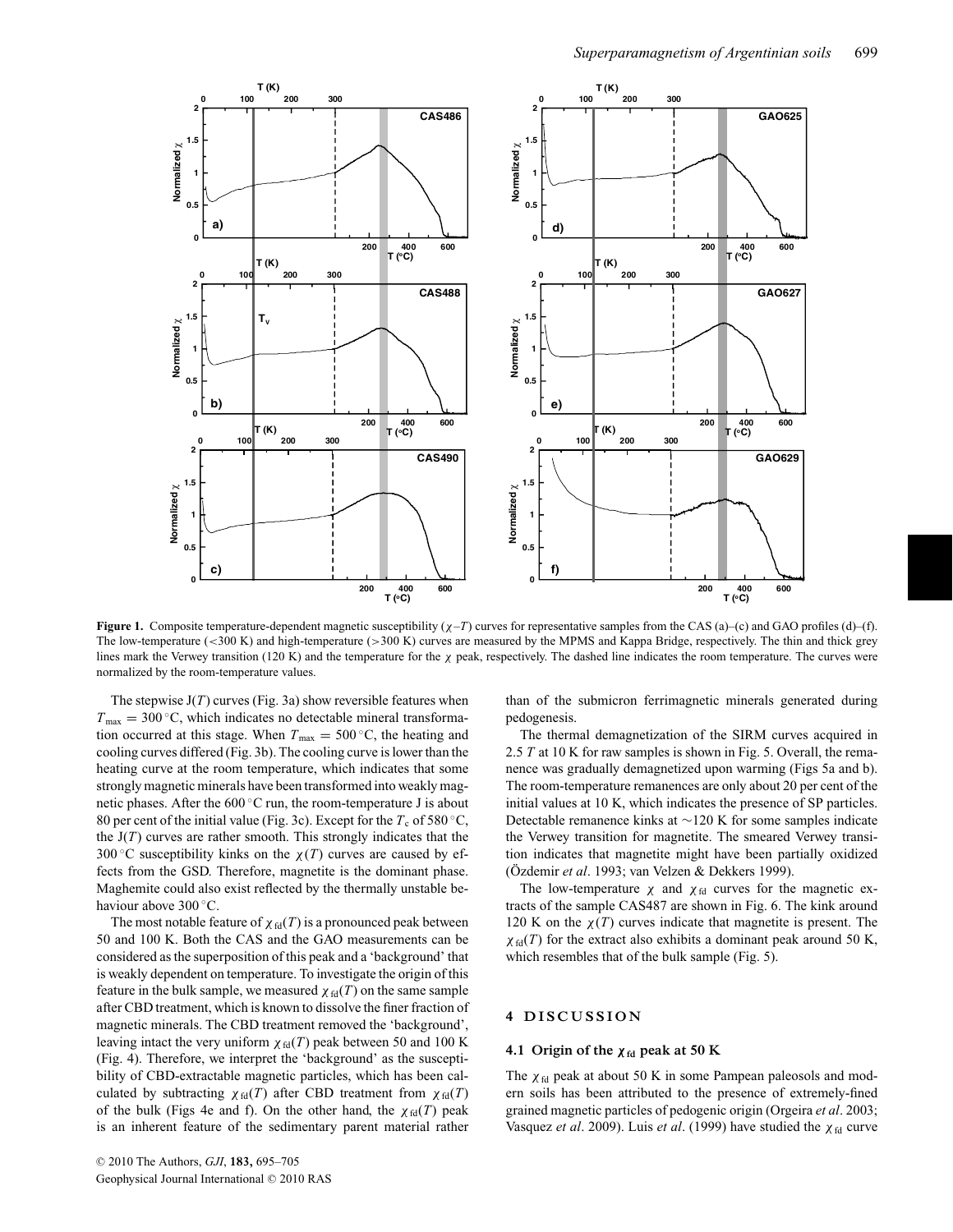

**Figure 2.** Stepwise <sup>χ</sup>(*T*) curves for the sample CAS486 (left column) and GAO627 (right column). (a)–(c) and (g)–(i) raw sample, (d)–(f) and (j)–(l) the post-CBD sample. Arrows indicate the heating and cooling processes.



**Figure 3.** Stepwise J(*T*) curves for the sample CAS486 (CBD treated). Arrows indicate the warming/cooling processes.

of nano-sized ferritin particles with a well-controlled GSD. If the  $\chi_{\text{fd}}$  peak below the Verwey transition in our samples is indeed caused by fine-grained particles, the GSD of these particles will be extremely narrow. Such exceptionally well-controlled magnetic particles should be formed in a rather strict environment and have not been reported in other regions.

Our results show that after the CBD treatment, these peaks are carried dominantly by the residuals. It is well-known that the CBD procedure (Mehra & Jackson 1958) preferentially dissolves the pedogenic Fe oxides of submicron particle size, but has little effect on lithogenic magnetite with size above 1 μm (Hunt *et al*. 1995). Although small-sized magnetite  $(< 1 \mu m)$  can also be partially dissolved, the lithogenic ferrimagnets lie mostly above this grain size threshold (Hunt *et al*. 1995) and thus the CBD method is useful for separating the lithogenic from the pedogenic components. Typically, the CBD-treated residue shows grey colours and the absence of the typical bands for Fe oxides in the diffuse reflectance spectrum. Therefore, it is confidently concluded that the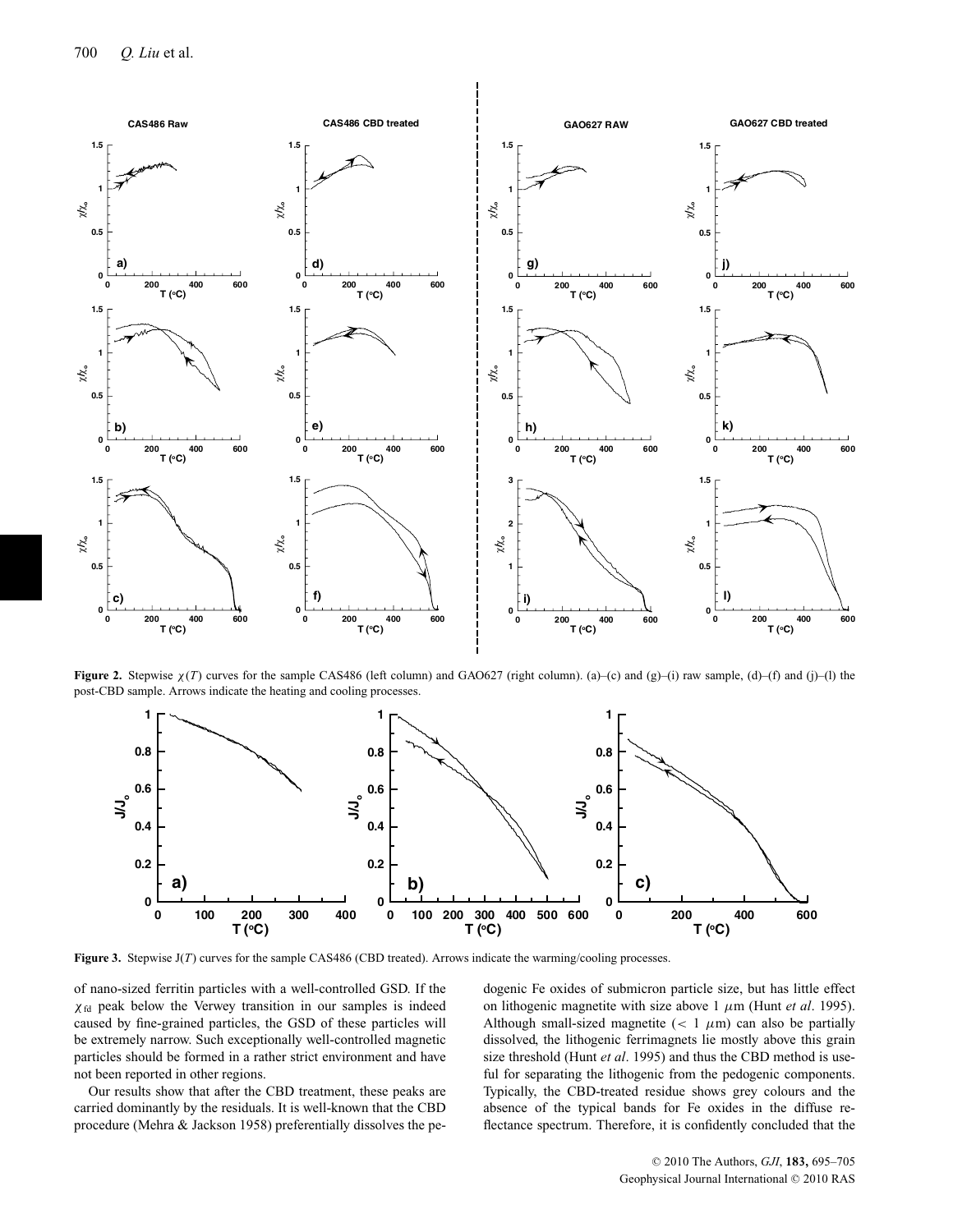

**Figure 4.** Low-temperature <sup>χ</sup>fd–*<sup>T</sup>* curves for samples from the CAS (left column) and GAO (right column) profiles. (a), (b) bulk sample, (c), (d) the lithogenic inputs (the post-CBD residues) and (e), (f) the pedogenic components (the CBD-soluble components).

magnetic behaviour (specifically the 50 K  $\chi$ <sub>fd</sub> peak) of the residues after the CBD treatment pertains to iron oxides of lithogenic origin—and is thus independent of pedogenic magnetic mineral neoformation.

The magnitude of the 50 K  $\chi$  fd peak differs between profiles. This suggests that the concentration of the magnetic material responsible for that peak differs significantly between the two profiles probably because (i) the proportion of the depositional coarse fraction (sand + silt, i.e. the non-clay fraction) are rather different between the two profiles (Table 2) and mainly, (ii) the two soils differ mineralogically. Morrás *et al.* (1998a,b) and Nabel *et al.* (1999) found in this respect that the GAO and CAS soils clearly differed in their geochemical and mineralogical composition: several major (Fe, Ti, Na, K) and minor elements (Mn, Cr, Zn) are in different proportion in both profiles; the major and trace element content of both profiles also differ from the contents reported for the Chinese loess (Morras´ *et al*. 1998b). Clay fraction in CAS is dominantly illitic while clay in GAO

is dominantly smectitic; some differences in the silt and sand of two profiles were also observed through XRD and SEM analyses, particularly concerning the volcanic glass content. More precise information on sand mineralogy of both profiles is here shown in Table 4: the contents of quartz, feldspars and volcanic glass and their relationships in the light sand fraction confirm previous results and point to some differences in the source and transport of sediments of these profiles (Morrás 2003).

It is noted that such a  $\chi_{fd}(T)$  peak is absent in the Chinese or Spanish soils (Torrent *et al*. 2007). A possible reason is that the lithogenic components for the Chinese or Spanish soils have a rather weak magnetism and the information has been highly masked by the strong magnetic background due to the neoformation of pedogenic particles. On the contrary, volcaniclastic inputs give distinct magnetic properties to the soil parent materials in Argentina. Further studies on parent material are essential to distinguish the exact mechanism.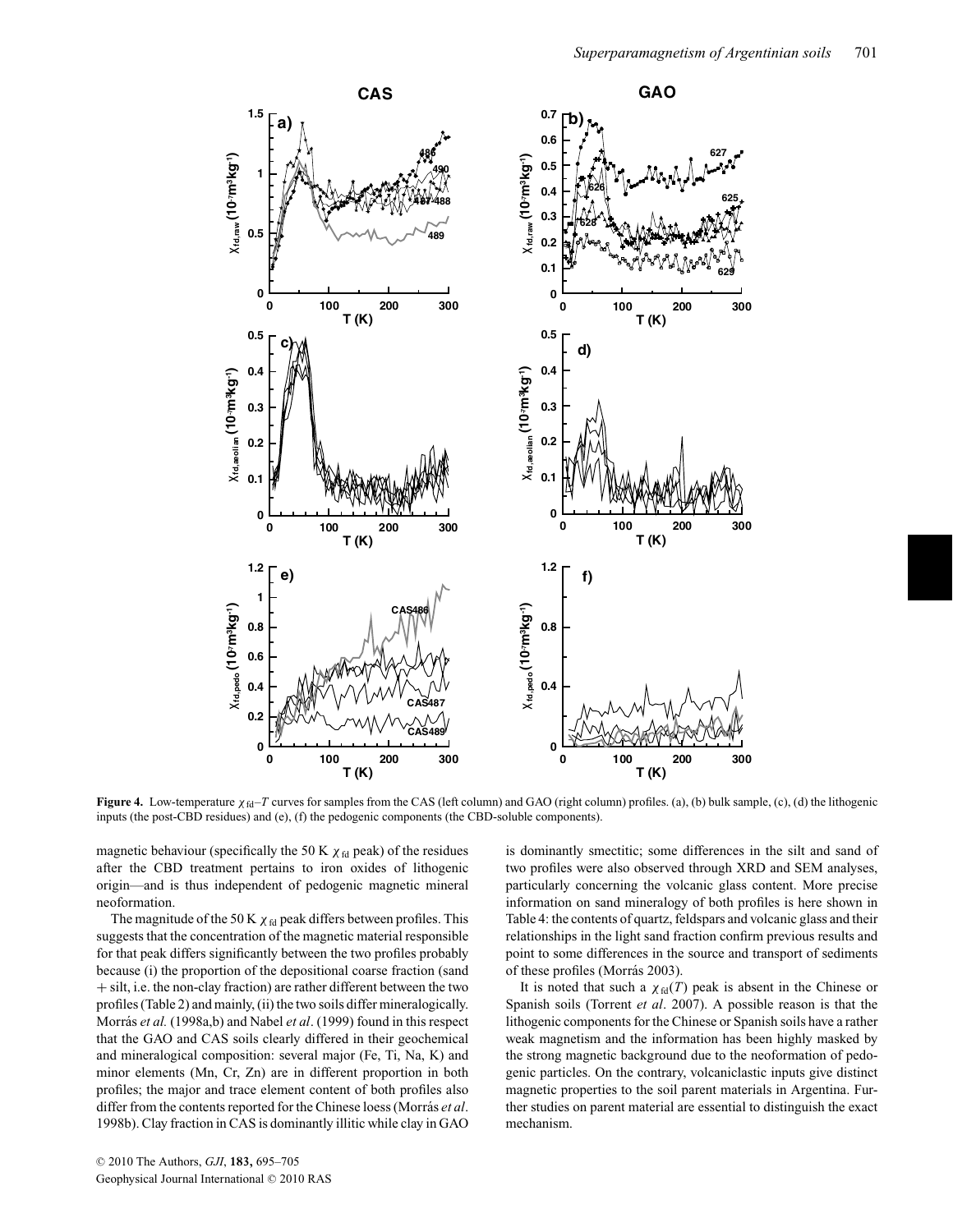

**Figure 5.** Low-temperature thermal demagnetization of SIRM acquired in 2.5 *<sup>T</sup>* at 10 K. (a) and (b) are for the CAS and GAO raw samples, respectively. The small kink near 120 K indicates Verwey transition if magnetite.



**Figure 6.** The low-temperature behaviour of the magnetic extract for the sample CAS487. The  $\chi$  curves were measured at dual frequencies of 1 and 10 Hz, respectively. The thick line indicates the  $\chi$ <sub>fd</sub> normalized by the maximum at ∼50 K.

#### **4.2** Mechanism of the  $\chi$ <sup>fd</sup> peak at 50 K

The frequency-dependence of magnetic susceptibility behaviour of the lithogenic fraction below the Verwey transition can be caused most probably by two mechanisms: superparamagnetism and the relaxation of domain walls associated with the coarse-grained PSD/MD (pseudo-single domain/multi-domain) magnetic particles (magnetite or titanomagnetite) (Simša et al. 1985; Radhakrishnamurthy & Likhite, 1993; Moskowitz *et al.* 1998; Skumryev *et al.* 1999; Kosterov 2003; Lagroix *et al*. 2004).

Because the 50 K  $\chi$ <sub>fd</sub> peak is rather resistant to the CBD treatment, the corresponding carriers cannot be isolated fine-grained particles. Considering the volcaniclastic origin of most pampean loess deposits, Bidegain *et al.* (2005) studied the magnetic properties of an ash layer occurring in a loess-paleosol sequence in Mar del Plata. They found that the magnetic susceptibility and the corresponding  $\chi_{fd}$  per cent are both a function of the grain size fraction of the raw ash material. The <63  $\mu$ m fraction is the most magnetic, but the 80–140  $\mu$ m fraction has the maximum  $\chi_{fd}$  per cent values. On the basis of the observation of Teruggi (1957) that pyroxene grains in the sand fraction of pampean loess always contain opaque minerals, Bidegain *et al*. (2005) further suggested that these inclusions could be potential sources for the frequency-dependent behaviour if the grain sizes of these inclusions extends down to the submicrometer range. However, as discussed above, it is rather unrealistic for the inclusions to have such a well-defined narrow GSD.

Alternatively, the 50 K  $\chi$ <sub>fd</sub> peak is a common phenomenon associated with the relaxation of the domain walls of the coarse-grained magnetic particles. The domain wall for multidomain material is not fixed and the domain wall displacement (DWD) associated

Table 4. Mineralogical composition of the light sand fraction of CAS and GAO profiles.<sup>∗</sup>

|         | Quartz $(Q)$<br>per cent | Feldspars (F)<br>per cent | Volcanic glass $(V)$<br>per cent | Volcanic fragments<br>per cent | Q/F  | $(Q/F+V)$ .100 |
|---------|--------------------------|---------------------------|----------------------------------|--------------------------------|------|----------------|
| CAS-486 | 5                        | 63                        | 23                               | 9                              | 0.08 | 5.8            |
| 487     | 10                       | 67                        | 12                               | 11                             | 0.15 | 12.6           |
| 488     | 10                       | 70                        | 4                                | 15                             | 0.14 | 13.5           |
| 489     | 4                        | 40                        | 53                               | 3                              | 0.10 | 4.3            |
| 490     | 8                        | 70                        | 10                               | 10                             | 0.11 | 10.0           |
| GAO-625 | 15                       | 66                        | 6                                | 13                             | 0.23 | 20.8           |
| 626     | 16                       | 62                        | 4                                | 16                             | 0.26 | 24.2           |
| 627     | 16                       | 64                        |                                  | 17                             | 0.25 | 24.2           |
| 628     | 17                       | 66                        | $\leq$ 1                         | 16                             | 0.26 | 25.7           |
| 629     | 9                        | 69                        |                                  | 21                             | 0.13 | 12.8           |

<sup>∗</sup>Feldspars include potassic feldspars as well as plagioclases. The (Q/F+V)100 index, according to Morras & Delaune (1985) and ´ Morrás (2003). Absolute values and relationships show differences between both profiles.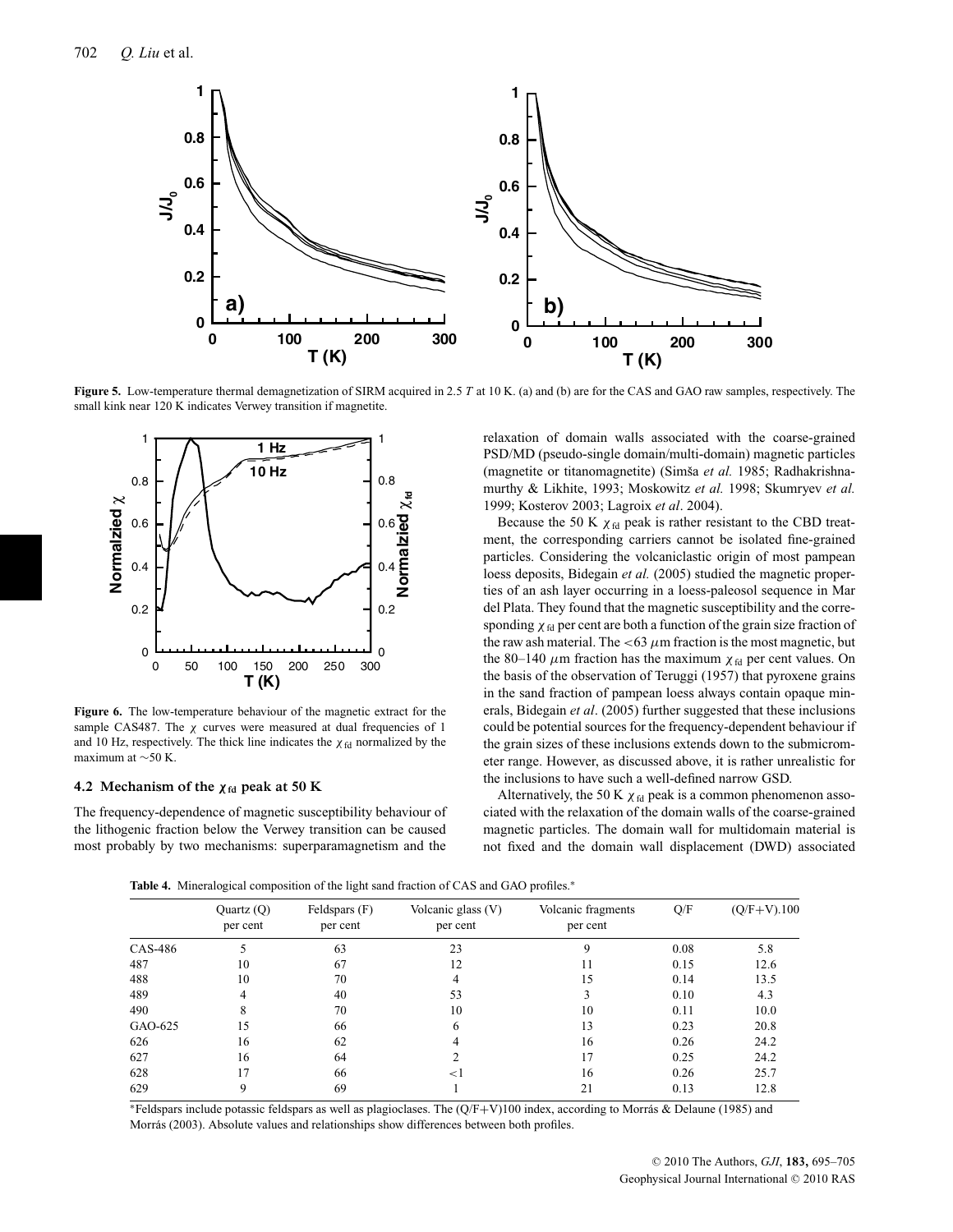

**Figure 7.** Comparison of the low-temperature <sup>χ</sup>–*<sup>T</sup>* curves for the lithogenic and pedogenic components of the CAS (a) and GAO (b) series. The measurement frequency is 1 Hz. The solid circle and rectangle indicate the average room-temperature  $\chi$  values for the lithogenic and pedogenic components, respectively. The thick and thin curves indicate the lithogenic and pedogenic components, respectively.

with the corresponding relaxation process will interact with the structural domains (Balanda *et al.* 2005). However, at temperatures  $<$  60 K, the DWD will be confined by the ionic order within walls due to magnetoelectric effects (the rotation of magnetization of magnetite will induce an electric field and vice versa). With further increasing temperatures, the magnetoelectric effects gradually disappear. Therefore, the magnetoelectric effects can be viewed as friction on the domain wall, which is further affected by the thermal agitation. For our samples, titanomagnetite can be excluded because of the lack of the corresponding Curie temperature. Thus, a much more reasonable explanation of the frequency-dependence χ below the Verwey transition is the coarse-grained magnetite (e.g. Skumryev *et al.* 1999; Balanda *et al.* 2005), which is always characterized by narrow peaks below the Verwey transition. The characteristic temperature of such peaks is highly sensitive to the degree of non-stoichiometry (e.g. substitutions and vacancies) (Balanda *et al*. 2005). This could also explain why the Verwey transition is depressed for multidomain magnetite in our samples (Fig. 5).

## **4.3 Geological and pedological implications**

Fig. 7 compares the low temperature variations in  $\chi$  lithogenic (i.e.  $\chi_{\text{post–CBD}}$ ) and pedogenic (i.e.  $\chi_{\text{pedo}}$ )  $\chi$  values for the CAS and GAO profiles. At room temperature, in the case of the CAS profile, the average  $\chi$  values for the aeolian and pedogenic components are about  $14.0 \times 10^{-7}$  m<sup>3</sup> kg<sup>-1</sup> and  $8.0 \times 10^{-7}$  m<sup>3</sup> kg<sup>-1</sup>, respectively. For the GAO profile, the corresponding values are about  $6 \times 10^{-7}$  m<sup>3</sup> kg<sup>-1</sup> and  $4 \times 10^{-7}$  m<sup>3</sup> kg<sup>-1</sup>, respectively. It is interesting to note that the difference between the lithogenic and pedogenic contributions to χ values are less marked in the GAO than in the CAS samples. This appears consistent with the geochemical and mineralogical differences and the lower content of volcaniclastic minerals in the GAO profile compared to CAS profile as was indicated by Morrás et al. (1998a,b) and Nabel *et al*. (1999) and it is here confirmed by the mineralogical analysis of the sand fraction (Table 4). These results also confirm the interpretations of Morrás *et al.* (2004a,b) studying a considerable number of modern soil profiles in the same area of CAS and GAO profiles, about the dominant influence of lithogenic components on their bulk magnetic susceptibility.

Unlike the soils from the CLP and Spain, where the lithogenic inputs or the parent calcarenite are relatively uniform with low  $\chi$ values, the  $\chi$ <sub>lithogenic</sub> for the Argentina soils accounts for more than 60 per cent of the total signal. Therefore, variations in  $\chi$  lithogenic can certainly distort or even suppress the pedogenic signals. By removing effects from  $\chi$  lithogenic,  $\chi$  fd, pedo per cent for pure pedogenic particles is much enhanced.

### **5 CONCLUSIONS**

Using the CBD treatment, the magnetic properties of the bulk samples are decomposed into two parts of different origin: the CBDsoluble fraction of pedogenic origin and the residues of lithogenic origin. The 50 K  $\chi$ <sub>fd</sub> peak is an inherent feature of the sedimentary material and thus independent of pedogenesis. One probable mechanism for such peaks is the relaxation of domain walls associated with the coarse-grained PSD/MD magnetic particles of lithogenic origin. Because the magnetic susceptibility carried by the lithogenic components contributes significantly to the bulk values, we propose that the CBD-soluble magnetic signals could be more appropriate proxies to trace the long-term paleoenvironmental variations in this region.

# **ACKNOWLEDGMENTS**

This study was supported by National Nature Science Foundation of China (NSFC) 40974036, 40821091 and the CAS/SAFEA International Partnership Program for Creative Research Teams and by the Chinese Academy of Sciences. Q. Liu further thanks '100 Talent Program of the Chinese Academy of Sciences'. Y.L. Su further thanks supports from NSFC 40874033. The contribution of J. Torrent was partly supported by Spain's Ministerio de Educación y Ciencia, Project AGL2006-10927-CO3-C02 and the European Regional Development Fund. The work of H. Morrás was supported by INTA-AERN 5653 Project and other INTA funds. We thank two anonymous reviews, Dr. C. Geiss and the editor (Prof. E. Appel) for their instructive comments to improve the quality of this manuscript.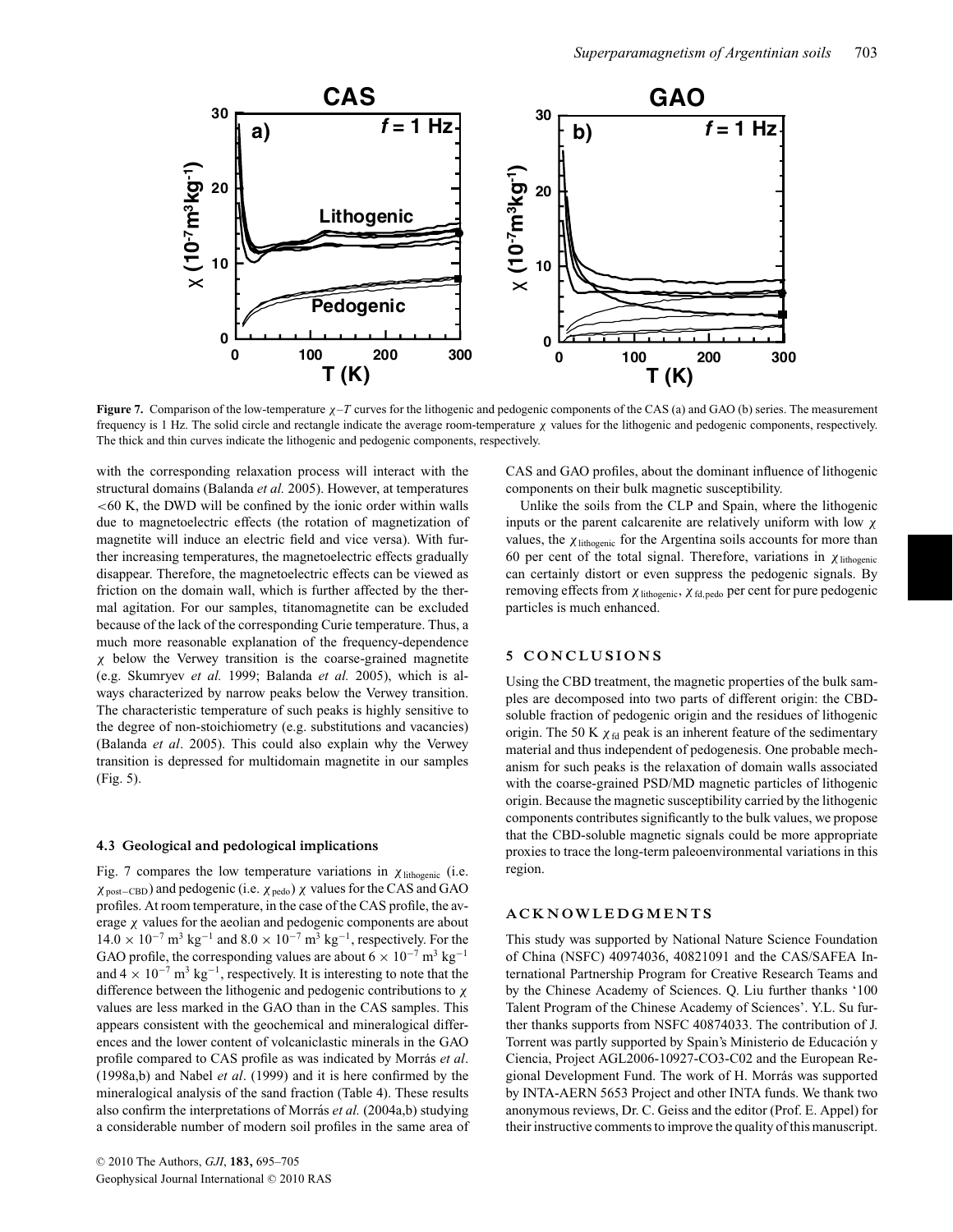# **REFERENCES**

- Balanda, M., Wiechec, A., Kim, D., Kakol, Z., Kozlowski, A., Niedziela, P., Sabol, J., Tarnawski, Z. & Honig, J.M., 2005. Magnetic AC susceptibility of stoichiometric and low zinc doped magnetite single crystals, *Eur. Phys. J. B,* **43,** 201–212.
- Bartel, A., 2009. Caracterización magnética de una climosecuencia de suelos entre el sureste de la Provincia de La Pampa y el Litoral Atlántico, *PhD thesis*, Departamento de Geología, Universidad Nacional del Sur, Bahía Blanca, Argentina, 259 p.
- Begét, J., 1996. Tephrochronolgy and paleoclimatology of the last interglacial cycle recorded in Alaska loess deposits, *Quat. Int.,* **34–36,** 121–126.
- Begét, J. & Hawkins, D., 1989. Influence of orbital parameters on Pleistocene loess deposition in central Alaska, *Nature,* **337,** 151–153.
- Begét, J., Stone, D. & Hawkins, D., 1990. Paleoclimate forcing of magnetic susceptibility variations in Alaskan loess, *Geology,* **18,** 40–43.
- Bidegain, J.C. & Rico, Y., 2004. Mineralogía magnética y registros de susceptibilidad en sedimentos cuaternarios de polaridad normal (Brunhes) y reversa (Matuyama) de la cantera de Juárez, provincia de Buenos Aires, *Rev. Asoc. Geol. Argent.,* **59,** 451–461.
- Bidegain, J.C., van Velzen A. & Rico, Y., 2001. Parámetros magnéticos en una secuencia de loess y paleosuelos del Cenozoico tardío en la cantera de Gorina, La Plata: su relevancia en el estudio de los cambios paleoclimaticos y paleoambientales, ´ *Rev. Asoc. Geol. Argent.,* **56,** 503–516.
- Bidegain, J.C., Evans, M.E. & van Velzen, A.J., 2005. A magnetoclimatological investigation of Pampean loess, Argentina, *Geophys. J. Int.,* **160,** 55–62.
- Bidegain, J.C., Rico, Y., Bartel, A., Chaparro, M. & Jurado, S., 2009. Magnetic parameters reflecting pedogenesis in Pleistocene loess deposits of Argentina, *Quat. Int.,* **209,** 175–186
- Bloemendal, J. & Liu, X.M., 2005. Rock magnetism and geochemistryof two Plio-Pleistocene Chinese loess-palaeosol sequences—Implicationsfor quantitative palaeoprecipitation reconstruction, *Palaeogeogr. Palaeoclimatol. Palaeoecol.,* **226,** 149–166.
- Bugglea, B., Glaser, B., Zöller, L., Hambach, U., Marković, S., Glaser, I. & Gerasimenko, N., 2008. Geochemical characterization and origin of Southeastern and Eastern European loesses (Serbia, Romania, Ukraine), *Quat. Sci. Rev.,* **27,** 1058–1075.
- Castiglioni, M., Morrás, H., Santanatoglia, O., Altinier, M.V. & Tessier, D., 2007. Movimiento del agua en Argiudoles de la Pampa Ondulada con diferente mineralog´ıa de arcillas, *Ciencia del Suelo,* **25,** 109–122.
- Chen, T.H., Xu, H.F., Xie, Q.Q., Chen, J., Ji, J.F. & Lu, H.Y., 2005. Characteristics and genesis of maghemite in Chinese loess and paleosols: mechanism for magnetic susceptibility enhancement in paleosols, *Earth planet. Sci. Lett.,* **240,** 790–802.
- Chlachula, J., Rutter, N.W. & Evans, M.E., 1997. A late Quaternary loess-Paleosol record at Kurtak, southern Siberia, *Can. J. Earth Sci.,* **34,** 679–686.
- Chlachula, J., Evans, M.E. & Rutter, W., 1998. A magnetic investigation of a late Quaternary loess/palaeosol record in Siberia, *Geophys. J. Int.,* **132,** 128–132.
- Dearing, J.A., Dann, R.J.L., Hay, K., Lees, J.A., Loveland, P.J., Maher, B.A. & O'Grady, K., 1996. Frequency-dependent susceptibility measurements of environmental materials, *Geophys. J. Int.,* **124,** 228–240.
- Deng, C.L., Vidic, N.J., Verosub, K.L., Singer, M.J., Liu, Q.S., Shaw, J. & Zhu, R.X., 2005. Mineral magnetic variation of the Jiaodao Chinese loess/paleosol sequence and its bearing on long-term climatic variability, *J. geophys. Res.,* **110**(B3), B03103, doi:10.1029/2004JB003451.
- Ding, Z.L., Derbyshire, E., Yang, S.L., Yu, Z.W., Xiong, S.F. & Liu, T.S., 2002. Stacked 2.6-Ma grain size record from the Chinese loess based on five sections and correlation with the deep-sea d18O record, *Paleoceanography,* **17,** 1033, doi:10.1029/2001PA000725.
- Etchichury, M. & Tofalo, R., 2004. Mineralogía de arenas y limos en suelos, sedimentos fluviales y eólicos actuales del sector austral de la cuenca Chacoparanense. Regionalización y áreas de aporte, Rev. Asoc. Geol. *Argent.,* **59,** 317–329.
- Evans, M.E., Rutter, N.W., Catto, N., Chlachula, J. & Nyvlt, D., 2003. Magnetoclimatology: teleconnection between the Siberian loess record and North Atlantic Heinrich events, *Geology,* **31,** 537–540.
- Geiss, C.E. & Zanner, C.W., 2006. How abundant is pedogenic magnetite? Abundance and grain size estimates forloessic soils based on rock magnetic analyses, *J. geophys. Res.,* **111,** B12S21, doi:10.1029/2006JB004564.
- Heller, F. & Liu, T.S., 1984. Magnetism of Chinese loess deposits, *Geophys. J. R. Astron. Soc.,* **77,** 125–141.
- Heller, F. & Liu, T.S., 1986. Palaeoclimatic and sedimentary history from magnetic susceptibility of loess in China, *Geophys. Res. Lett.,* **13,** 1169–1172.
- Hunt, C.P., Singer, M.J., Kletetschka, G., Tenpas, J. & Verosub, K.L., 1995. Effect of citrate-bicarbonate-dithionite treatment on fine-grained magnetite and maghemite, *Earth planet. Sci. Lett.,* **130,** 87–94.
- Kosterov, A., 2003. Low-temperature magnetization and AC susceptibility of magnetite: effect of thermomagnetic history, *Geophys. J. Int.,* **154,** 58–71.
- Kravchinsky, V., Zykina, S. & Zykin, V.S., 2008. Magnetic indicator of global paleoclimate cycles in Siberian loess-paleosol sequences, *Earth planet. Sci. Lett.,* **265,** 498–514.
- Kukla, G.J., Heller, F., Liu, X.M., Xu, T.C., Liu, T.S. & An, Z.S., 1988. Pleistocene climates in China dated by magnetic susceptibility, *Geology,* **16,** 811–814.
- Lagroix, F. & Banerjee, S.K., 2004a. The regional and temporal significance of primary aeolian magneticfabrics preserved in Alaskan loess, *Earth planet. Sci. Lett.,* **225,** 379–395.
- Lagroix, F. & Banerjee, S.K., 2004b. Cryptic post-depositional reworking in aeolian sediments revealedby the anisotropy of magnetic susceptibility, *Earth planet. Sci. Lett.,* **224,** 453–459.
- Lagroix, F., Banerjee, S.K. & Jackson, M.J., 2004. Magnetic properties of the Old Crow tephra: identification of a complex iron titanium oxide mineralogy, *J. geophys. Res.,* **109,** B01104, doi:10.1029/2003JB002678.
- Liu, T.S., 1985. *Loess and the Environment,* p. 251, China Ocean Press, Beijing.
- Liu, T.S. & Ding, Z.L., 1998. Chinese loess and the paleomonsoon, *Ann. Rev. Earth Planet. Sci.,* **26,** 111–145.
- Liu, Q.S., Torrent, J., Maher, B.A., Yu, Y.J., Deng, C.L., Zhu, R.X. & Zhao, X.X., 2005. Quantifying grain size distribution of pedogenic magnetic particles in Chinese loess and its significance for pedogenesis, *J. geophys. Res.,* **110,** B11102, doi:10.1029/2005JB003726.
- Luis, F., del Barco, E., Hernández, J.M., Remiro, E. & Bartolomé, J., 1999. Resonant spin tunneling in small antiferromagnetic particles, *Phys. Rev. B,* **59,** 11837–11846.
- Maher, B.A., 1998. Magnetic properties of modern soils and Quaternary loessic paleosols: paleoclimatic implications, *Palaeogeogr. Paaleoclimatol. Palaeoecol.,* **137,** 25–54.
- Mehra, O.P. & Jackson, M.L., 1958. Iron oxide removal from soils and clays by a dithionite−citrate system buffered with sodium bicarbonate, *Clays Clay Miner.,* **7,** 317–327.
- Morrás, H., 1999. Geochemical differentiation of Quaternary sediments from the Pampean region based on soils phosphorous contents as detected in the early 20th century, *Quat. Int.,* **62,** 57–67.
- Morrás, H., 2003. Distribución y origen de sedimentos superficiales de la Pampa Norte en base a la mineralogía de arenas. Resultados preliminaries, *Rev. Asoc. Argent. Sediment.,* **10,** 53–64.
- Morrás, H. & Cruzate, G., 2002. Origen y distribución del potasio en suelos de la región Chaco-pampeana, in El potasio en sistemas agrícolas ar*gentinos*, pp. 35–47, eds. R. Melgar, Magen, H. & Lavado, R. INTA-IPI.
- Morrás, H. & Delaune, M., 1985. Caracterización de áreas sedimentarias del norte de la Provincia de Santa Fe en base a la composición mineralógica de la fraccion arena, ´ *Ciencia del Suelo,* **3,** 140–151.
- Morrás, H., Nabel, P. & Zech, W., 1998a. Identificación de distintos materiales parentales de suelos Argiudoles en un sector de la Pampa Ondulada (Castelar, Pcia. de Buenos Aires). Resumenes, in ´ *XVI Congreso Argentino de la Ciencia del Suelo,* pp. 305–306, Carlos Paz.
- Morrás, H., Zech, W. & Nabel, P., 1998b. Composición geoquímica de suelos y sedimentos loéssicos de un sector de la Pampa Ondulada. Actas, in  $V$